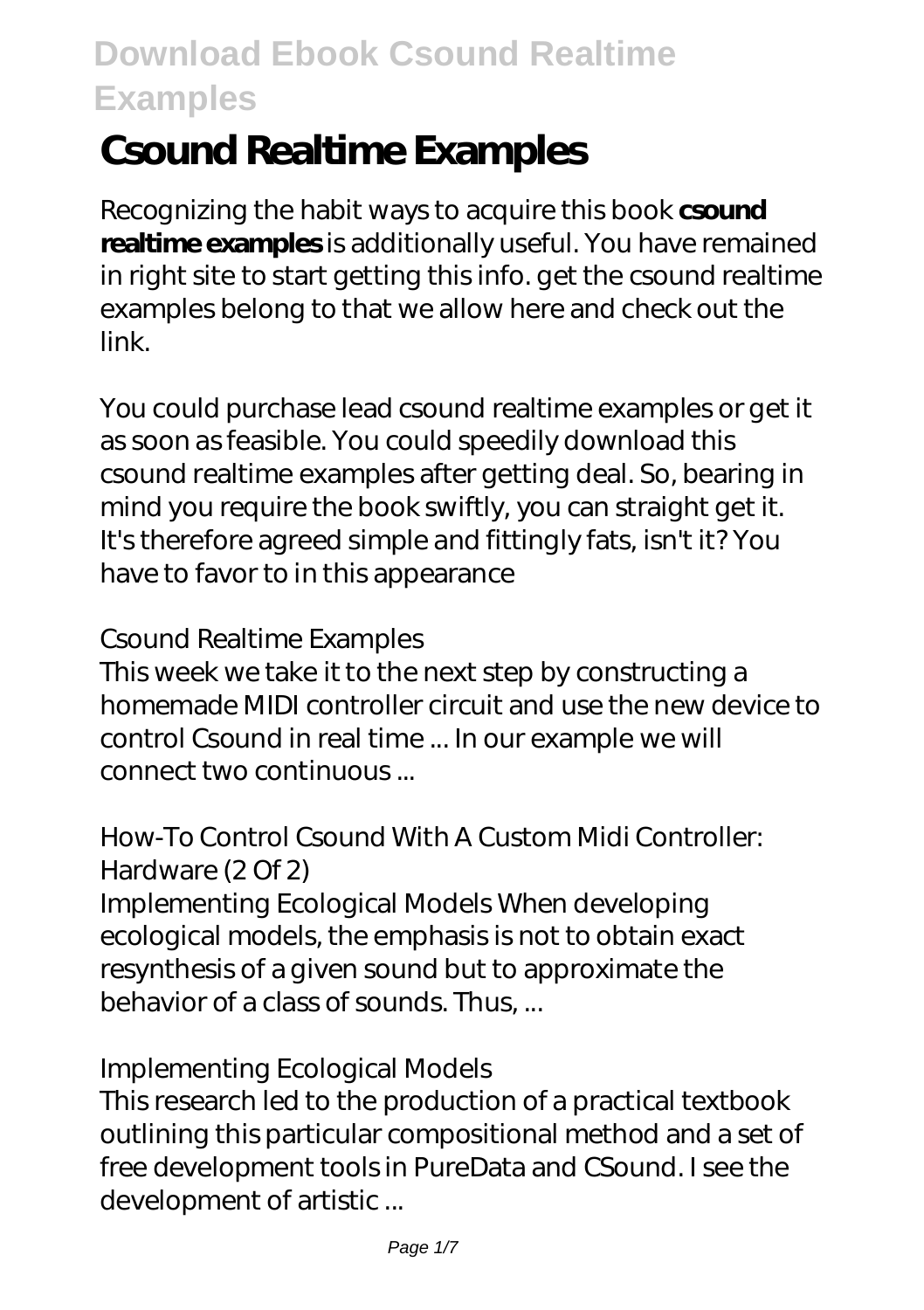The first international Csound conference, held at the Hanover University of Music, Drama and Media (HMTMH) between 30th September and 2nd October 2011, marked the first time that the principal people involved with Csound – in existence since 1986 – met in person. This book documents not only the proceedings of this conference through its inclusion of the featured papers, workshop descriptions and round table summaries, but also includes interviews with developers and musicians, along with several new articles written exclusively for this publication. Reflecting the diversity of contributions to the Csound project that conference attendees brought, this book is organised into five main parts entitled "History",

- "Development", "Music", "Usage" and
- "Education".

Created in 1985 by Barry Vercoe, Csound is one of the most widely used software sound synthesis systems. Because it is so powerful, mastering Csound can take a good deal of time and effort. But this long-awaited guide will dramatically straighten the learning curve and enable musicians to take advantage of this rich computer technology available for creating music. Written by the world's leading educators, programmers, sound designers, and composers, this comprehensive guide covers both the basics of Csound and the theoretical and musical concepts necessary to use the program effectively. The thirty-two tutorial chapters cover: additive, subtractive, FM, AM, FOF, granular, wavetable, waveguide, vector, LA, and other hybrid methods; analysis and resynthesis using ADSYN, LP, and the Phase Vocoder; sample processing; mathematical and physical modeling; and digital signal processing, including room simulation and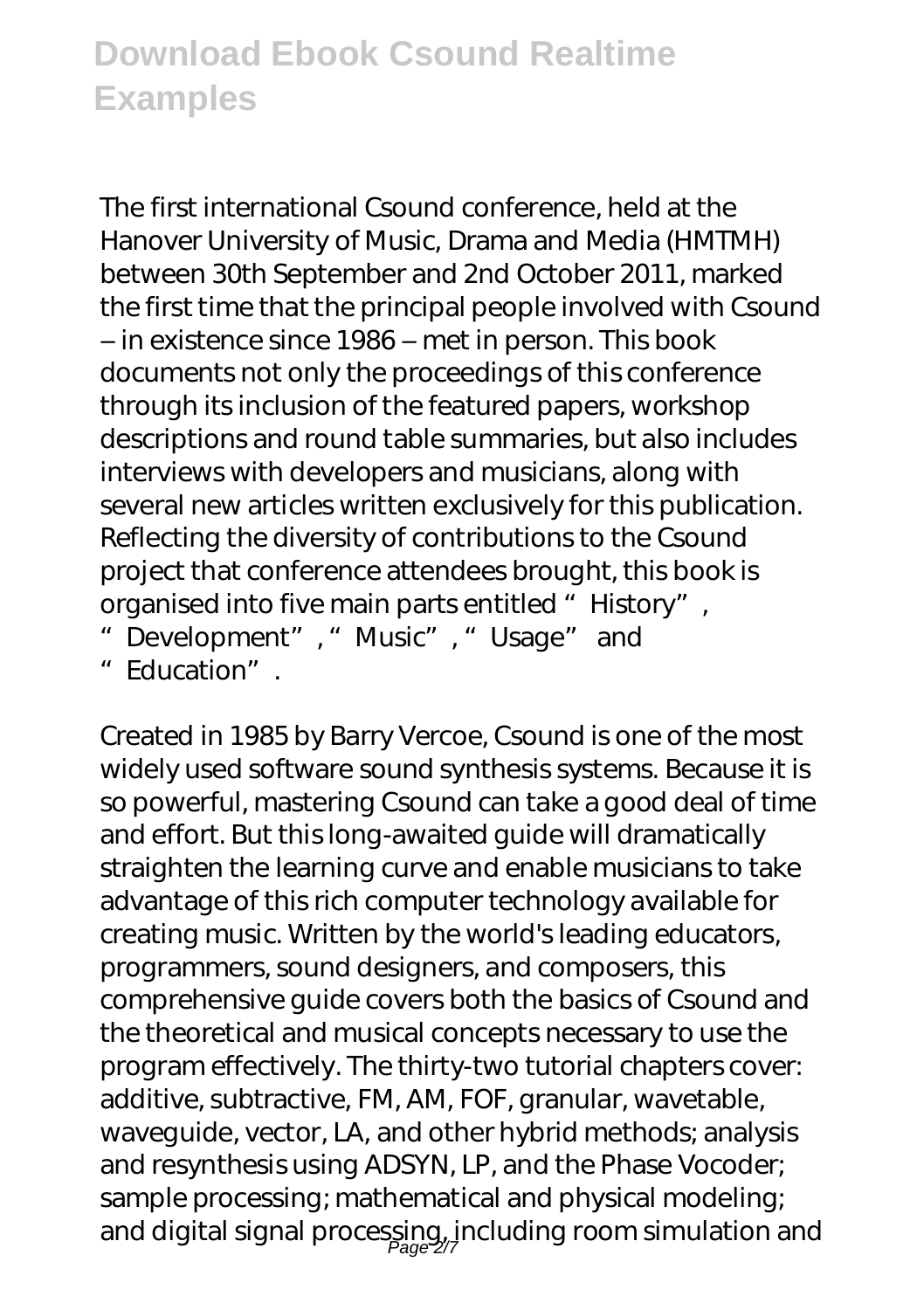3D modeling. CDs for this book are no longer produced. To request files, please email digitalproducts-cs@mit.edu.

This rigorous book is a complete and up-to-date reference for the Csound system from the perspective of its main developers and power users. It explains the system, including the basic modes of operation and its programming language; it explores the many ways users can interact with the system, including the latest features; and it describes key applications such as instrument design, signal processing, and creative electronic music composition. The Csound system has been adopted by many educational institutions as part of their undergraduate and graduate teaching programs, and it is used by practitioners worldwide. This book is suitable for students, lecturers, composers, sound designers, programmers, and researchers in the areas of music, sound, and audio signal processing.

The contemporary design practice known as data sonification allows us to experience information in data by listening. In doing so, we understand the source of the data in ways that support, and in some cases surpass, our ability to do so visually. In order to assist us in negotiating our environments, our senses have evolved differently. Our hearing affords us unparalleled temporal and locational precision. Biological survival has determined that the ears lead the eyes. For all moving creatures, in situations where sight is obscured, spatial auditory clarity plays a vital survival role in determining both from where the predator is approaching or to where the prey has escaped. So, when designing methods that enable listeners to extract information from data, both with and without visual support, different approaches are necessary. A scholarly yet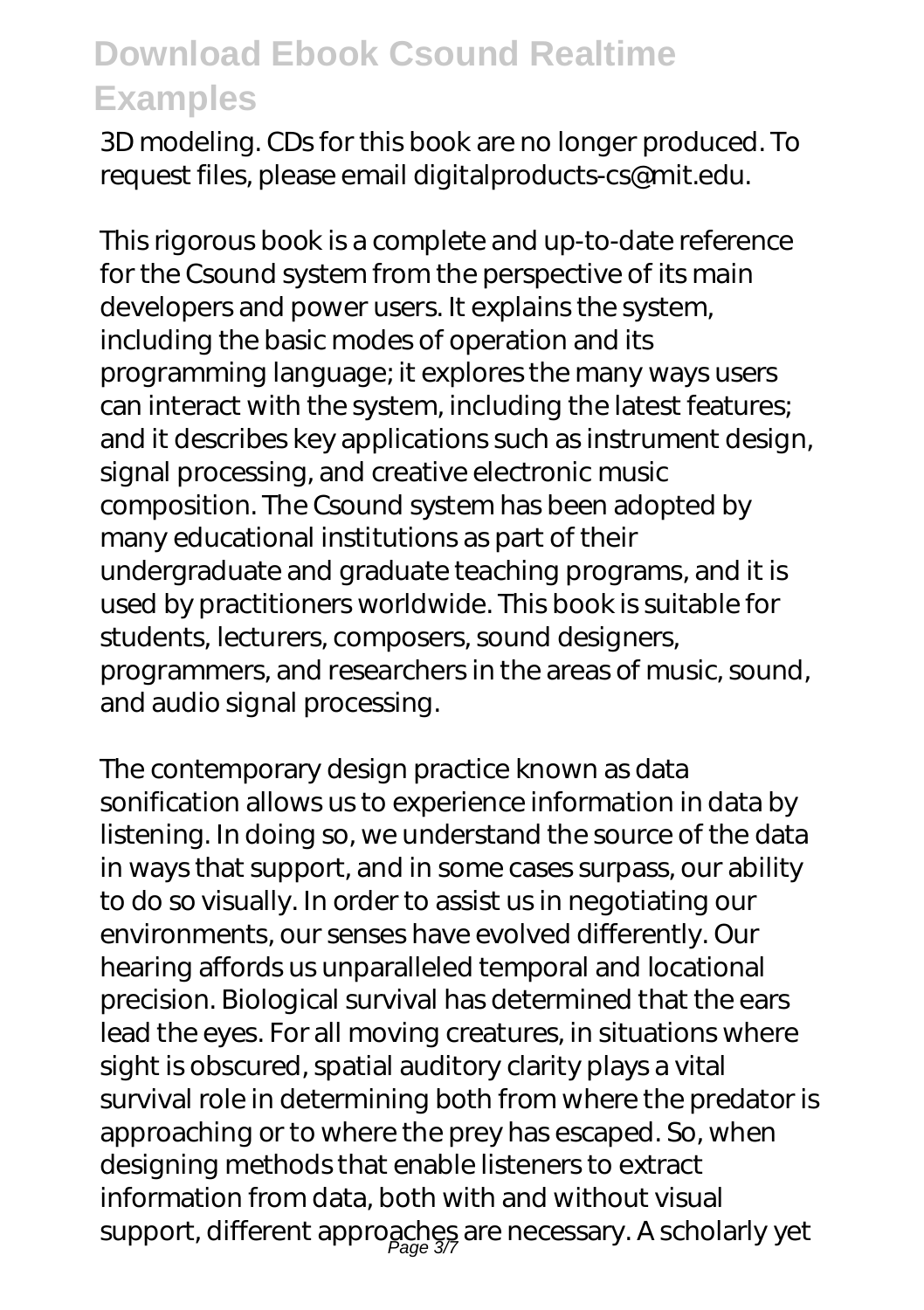approachable work by one of the recognized leaders in the field of auditory design, this book will - Lead you through some salient historical examples of how non-speech sounds have been used to inform and control people since ancient times. - Comprehensively summarize the contemporary practice of Data Sonification. - Provide a detailed overview of what information is and how our auditory perceptions can be used to enhance our knowledge of the source of data. - Show the importance of the dynamic relationships between hearing, cognitive load, comprehension, embodied knowledge and perceptual truth. - Discuss the role of aesthetics in the dynamic interplay between listenability and clarity. - Provide a mature software framework that supports the practice of data sonification design, together with a detailed discussion of some of the design principles used in various examples. David Worrall is an internationally recognized composer, sound artist and interdisciplinary researcher in the field of auditory design. He is Professor of Audio Arts and Acoustics at Columbia College Chicago and a former elected president of the International Community for Auditory Display (ICAD), the leading organization in the field since its inception over 25 years ago. Code and audio examples for this book are available at https://github.com/david-worrall/springer/ Here is an excellent review of the book by Dr Gregory Kramer: "Worrall proceeds bravely through the trees and vines of philosophy, information theory, aesthetics, and other contributors to sonification design theory. It' s a feat. He nails all of this down with the specific implementation system he' s designed over many years, and applies his theories to specific problems. In a field of research still in its first half century and setting its bearings in a world where human perception has become a sideshow to machine learning, deep learning,  $_{\it Page~4/7}^{A}$  artificial intelligence, the roots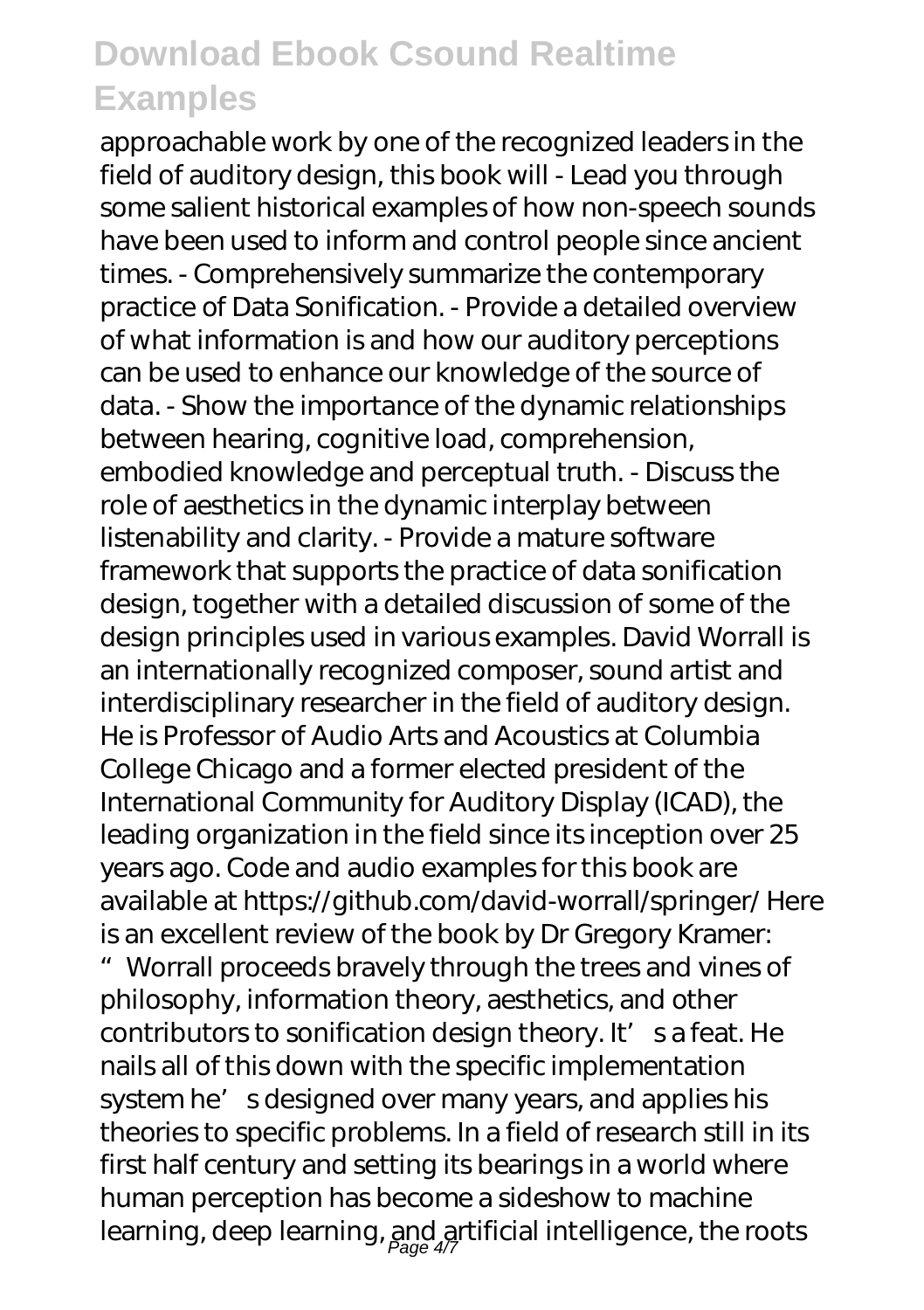David provides will serve well." Dr Gregory Kramer is the founding figure in the emerging field of sonification, founded the International Conference on Auditory Display (ICAD) and editor of the first book in the field, "Auditory Display: Sonification, Audification and Auditory Interfaces" (Addison Wesley, 1994).

This book is divided into three elements. Part I provides a broad introduction to the foundations of computer music instruments, covering some key points in digital signal processing, with rigorous but approachable mathematics, and programming examples, as well as an overview of development environments for computer instruments. In Part II, the author presents synthesis and processing, with chapters on source-filter models, summation formulae, feedback and adaptive systems, granular methods, and frequency-domain techniques. In Part III he explains application development approaches, in particular communication protocols and user interfaces, and computer music platforms. All elements are fully illustrated with programming examples using Csound, Python, and Faust. The book is suitable for advanced undergraduate and postgraduate students in music and signal processing, and for practitioners and researchers.

This book constitutes the thoroughly referred postproceedings of the 11th Conference of the Spanish Association for Artificial Intelligence, CAEPIA 2005, held in Santiago de Compostela, Spain in November 2005. The 48 revised full papers presented together with an invited paper were carefully selected during two rounds of reviewing and improvement from an initial total of 147 submissions. The papers span the entire spectrum of artificial intelligence from foundational and theoretical issues to advanced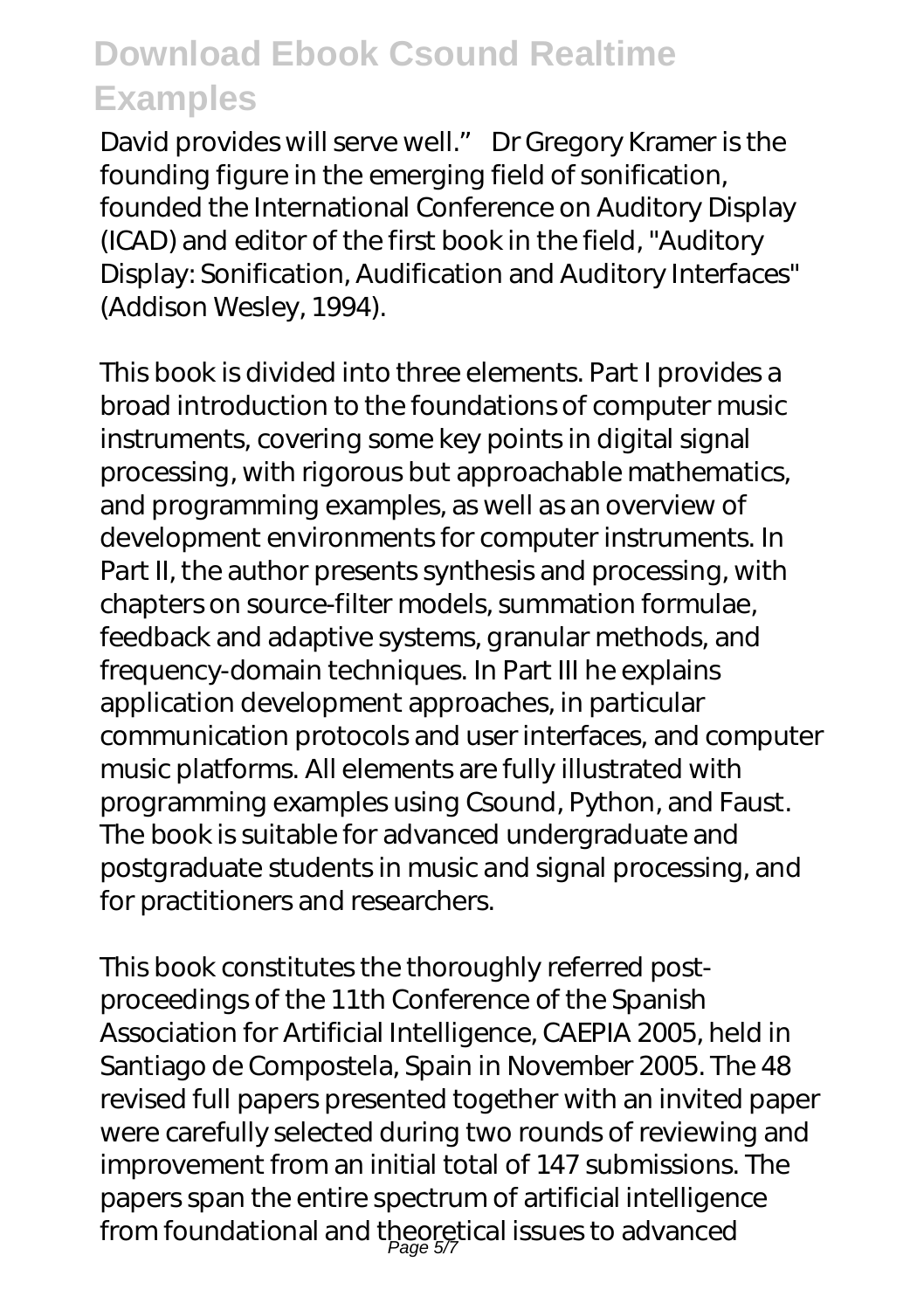applications in various fields.

Ubiquitous music is an interdisciplinary area of research that lies at the intersection of music and computer science. Initially evolving from the related concept of ubiquitous computing, today ubiquitous music offers a paradigm for understanding how the everyday presence of computers has led to highly diverse music practices. As we move from desktop computers to mobile and internet-based multiplatform systems, new ways to participate in creative musical activities have radically changed the cultural and social landscape of music composition and performance. This volume explores how these new systems interact and how they may transform our musical experiences. Emerging out of the work of the Ubiquitous Music Group, an international research network established in 2007, this volume provides a snapshot of the ecologically grounded perspectives on ubiquitous music that share the concept of ecosystem as a central theme. Covering theory, software and hardware design, and applications in educational and artistic settings, each chapter features in-depth descriptions of exploratory and cutting-edge creative practices that expand our understanding of music making by means of digital and analogue technologies.

This book constitutes the refereed proceedings of the Second International Conference on Semantics and Digital Media Technologies, SAMT 2007, held in Genoa, Italy, in December 2007. The conference brings together forums, projects, institutions and individuals investigating the integration of knowledge, semantics and low-level multimedia processing, including new emerging media and application areas. The papers are organized in topical sections.